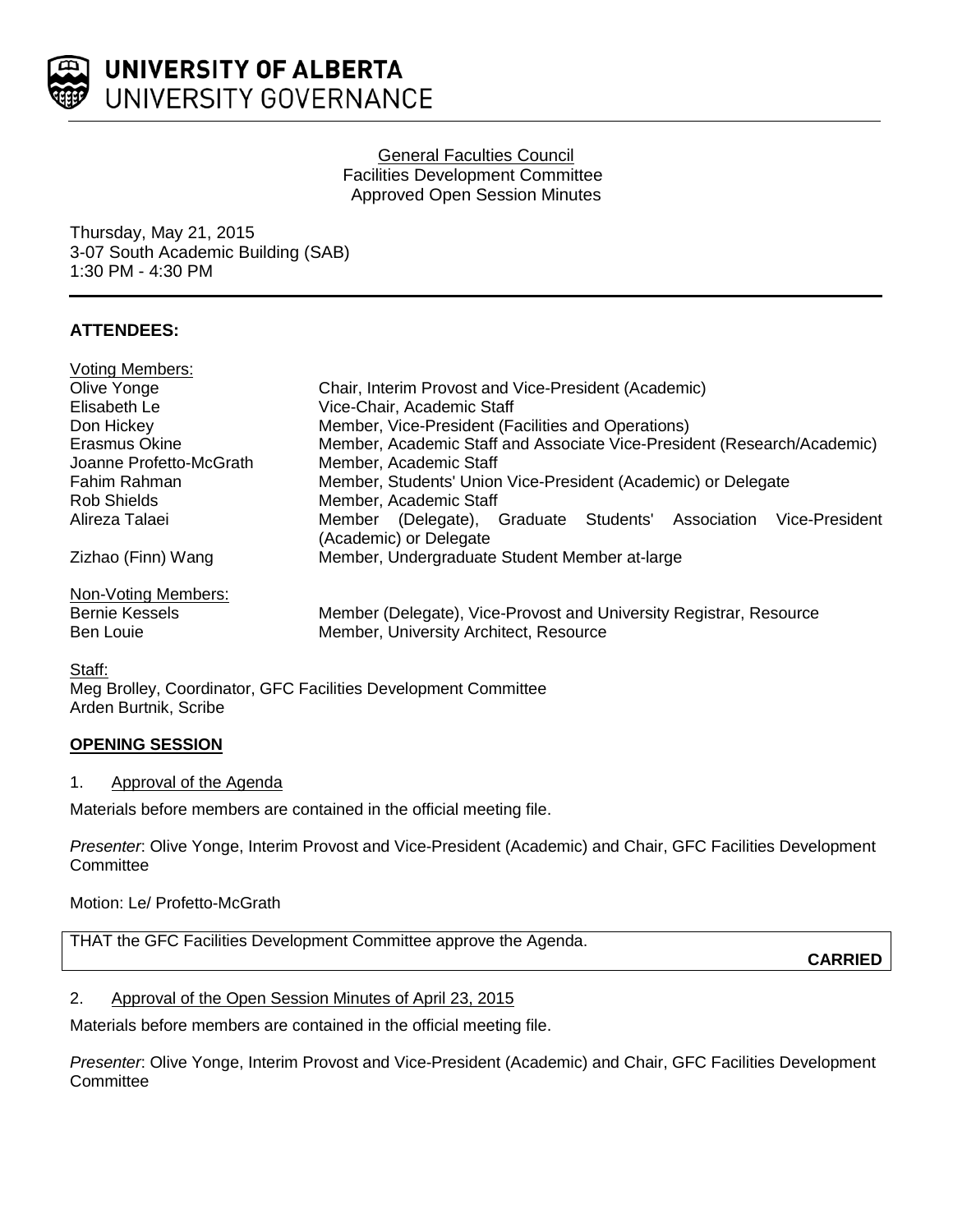Motion: Hickey/ Le

THAT the GFC Facilities Development Committee approve the Minutes of April 23, 2015.

**CARRIED**

### 3. Comments from the Chair

The Chair commented on a number of items of interest to members.

### **ACTION ITEMS**

4. Augustana Campus General Space Program- Phase Two

Materials before members are contained in the official meeting file.

*Presenter(s):* Allen Berger, Dean, Augustana Faculty; Léo Lejeune, Architect, Stantec Architecture Ltd., Prime Consultant; Lorna Baker Perri, Associate Director, Accommodation Planning and Programming

*Purpose for the Proposal:* To form the basis of further planning for Augustana Campus.

### *Discussion:*

The proposal was introduced with an overview of the campus and plan to date. Augustana is a residential undergraduate liberal arts and science campus which joined the University of Alberta in 2004. After experiencing a decline in enrolment with the merger, Augustana has since experienced increased enrolments every year since 2008, with a 13% increase in the last 4 years. The primary driver of the General Space Plan (GSP) is the enrolment growth.

In 2011, a General Space Plan (GSP) for the campus was embarked upon. In order to address urgent needs, the GSP was divided into two phases. Phase One focused on academic needs and has now been completed. The focus of Phase Two is on non-academic needs. Phase Two, which represents an additional 22% increase in space, includes: athletics and campus recreation, mostly a new gymnasium; student and residence services; and, student services mostly counseling services.

The discussion began with a question of current residence space, and it was noted that campus can currently house 500 students; in the next year, a document will come forward to address issues such as diversification of residence types, illegal suites in Camrose, and anticipated housing shortages with increasing enrolment. It was noted that the campus has a land bank of close to one square block, and extensive consultation with the community will occur to develop this. On the question of developing space for student mental health services, it was indicated that the focus on campus space includes a new counselor and associated space. On enrolment growth, it was indicated that the current buildings could be used more efficiently in response to enrolment growth, such as more utilization of current laboratory space with the addition of more course sections. Also, housing could include suites with kitchen facilities for senior students which would not impact dining room services. On the question of campus safety, Dr Berger noted that UAPS is on campus and that there is also excellent relationship with Camrose city police who provide assistance as needed. The engagement with Camrose and surrounding communities in recreation and cultural facilities, such as the Performing Arts Centre, was highlighted.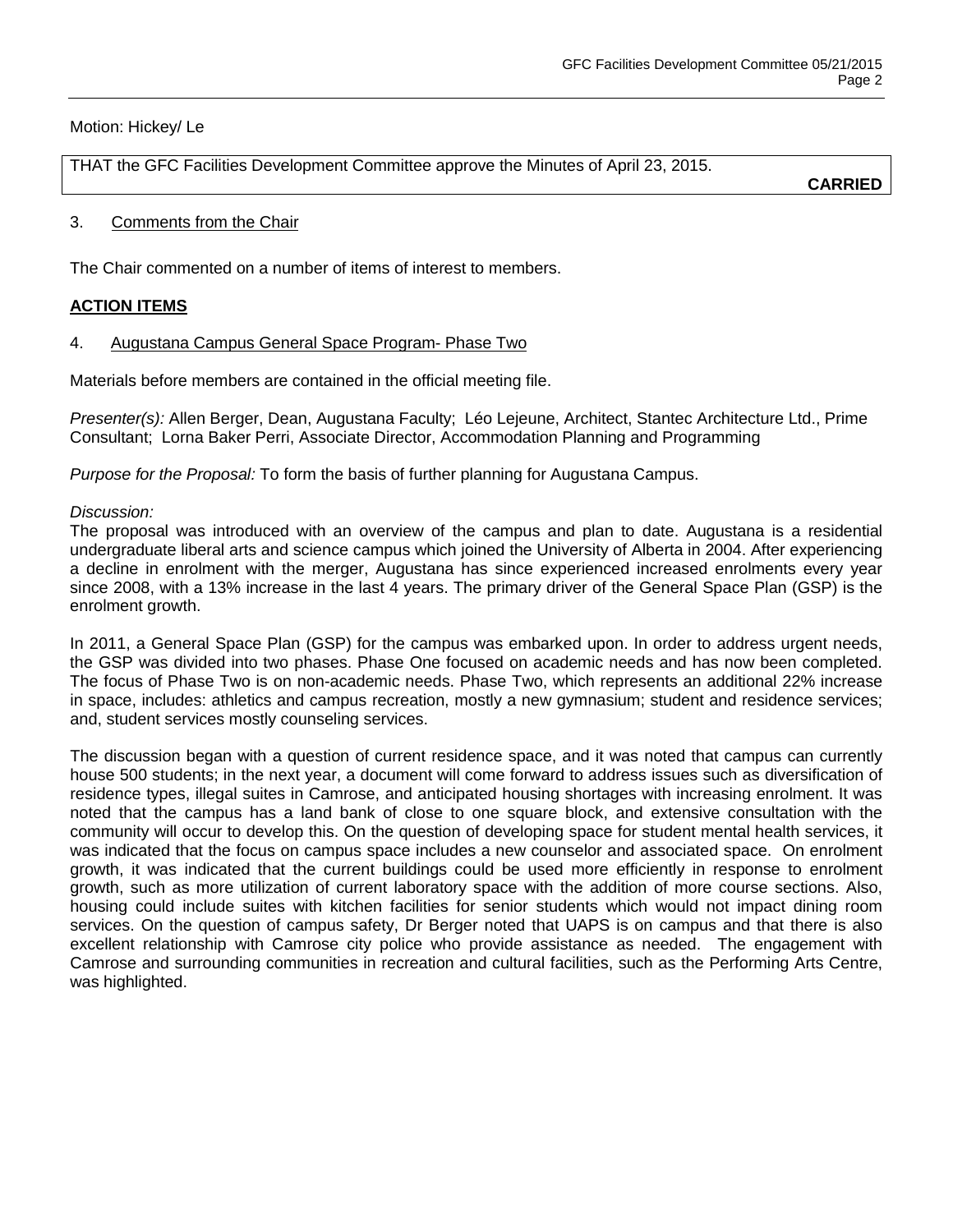### Motion: Hickey/ Profetto-McGrath

THAT the GFC Facilities Development Committee approve, under delegated authority from General Faculties Council, the proposed Augustana Campus General Space Program - Phase Two (as set forth in attachment two), as the basis for further planning.

**CARRIED**

### **DISCUSSION ITEMS**

### 5. Devonian Botanic Garden (DBG) Sector Plan

Materials before members are contained in the official meeting file.

*Presenter:* Ben Louie, University Architect

#### *Discussion:*

Utilizing a PowerPoint presentation, Mr Louie provided members with the mission and ethos of the Devonian Botanic Garden. He explained how the Garden will be an internationally recognized institution, will inspire appreciation for nature, interdisciplinary research, academic scholarship, and experiential learning. The Garden will connect to a broad audience through new and refined collections, appropriate complimentary expansion, and host year round programs. Mr Louie provided examples of research initiatives, education and workshop sessions, and events that the Garden has hosted.

Mr Louie presented current issues and future opportunities that the Devonian Botanic Garden faces, with emphasis on the Alberta climate challenges it continues to face.

Mr Louie also noted that the Garden acts as a linkage between current and future generations of people who will interact with the University of Alberta community. He illustrated this by noting the 16,000 students from grades 3-12 who have graduated from the university naturalist program. These graduates are told that they are completing a University of Alberta program and in doing so, the Garden acts as a recruitment tool.

During the ensuing discussion, members posed a number of questions and comments. On whether the Garden has engaged with the Faculty of Native Studies, it was confirmed that the engagement has been extensive. It was commented that, with the involvement of more faculties beyond ALES, the opportunities for student learning and the integration of other disciplines increase. Opportunities to engage with the Garden during the winter were also noted.

#### 6. Projects Update from Facilities and Operations

There were no documents.

*Presenter*: Don Hickey, Vice-President (Facilities and Operations)

*Purpose of the Proposal*: For information/discussion.

#### *Discussion:*

Mr Hickey provided members with a brief update in regards to several ongoing projects, referencing the following:

− Clinical Sciences Building (CSB): Ongoing floor-by-floor refresh and renewal including mechanical upgrades and finishes within select areas. All work is on schedule and will extend out through 2015.